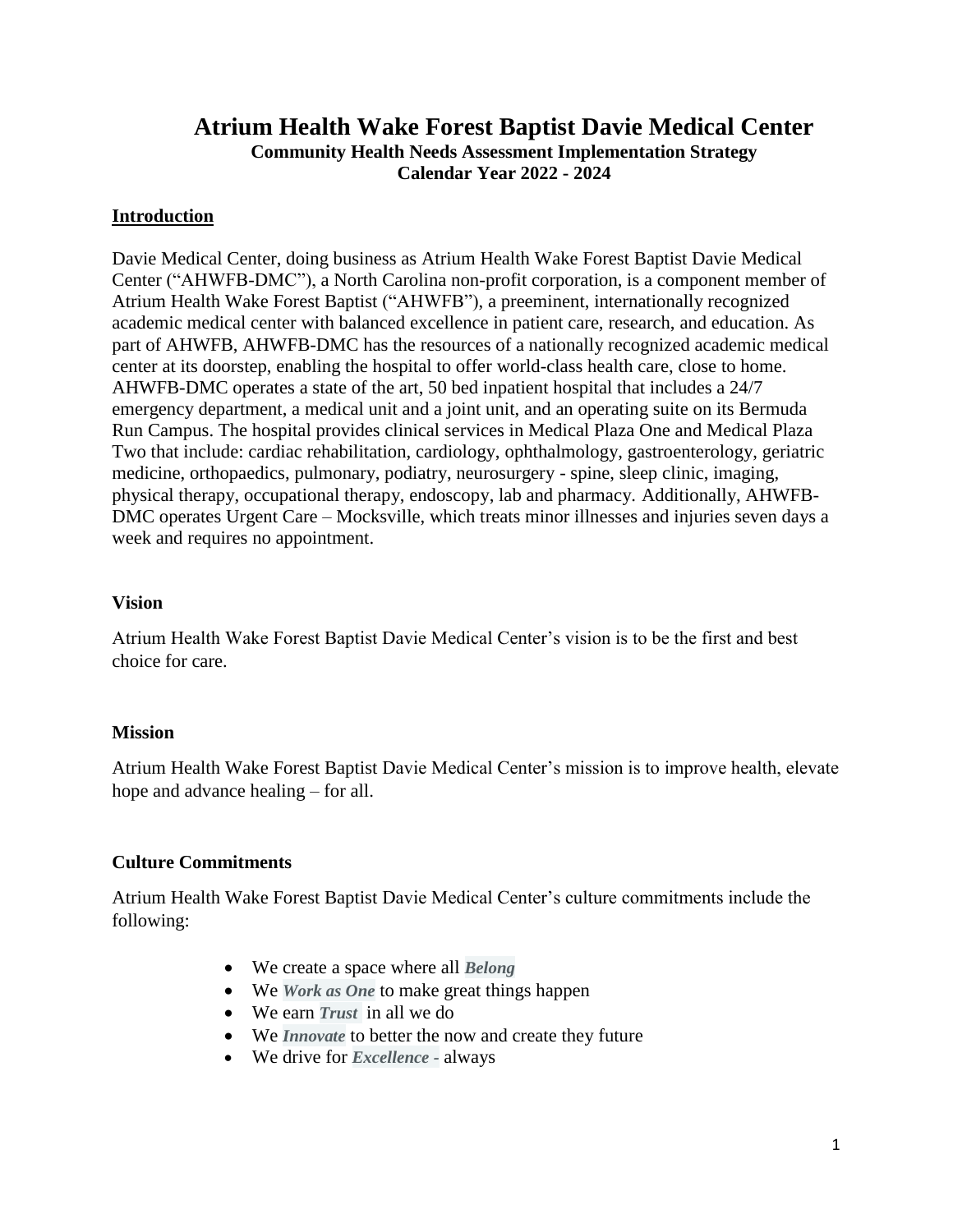# **Mission Alignments: Community Engagement Principles, Population Health, Health Equity, Social Impact**

AHWFB-DMC is committed to improving access, community health, and addressing the needs of our most vulnerable communities. As a result, we will emphasize identifying the *places* (e.g., zip codes, census tracts, neighborhoods, streets), *partners, people*, and aspects of *poverty* that we need to engage and address in our communities as we implement strategies.

We strive to be a leader in population health, health equity, and social impact as we look beyond the walls of our hospitals and medical offices to address social, economic, and environmental conditions that contribute to poor health outcomes, shortened lives, and higher health care costs of the communities we serve.

## **Community Served**



The geographic area served by AHWFB-DMC is Davie County, North Carolina. Davie County is located in the Piedmont Triad region of North Carolina. Widely rural, the county is characterized by rolling farmland. The nearest metropolitan area is Winston-Salem, located just twelve miles to the northeast. Davie County is bounded on the north by Yadkin County, on the northeast by Forsyth County, on the west by Iredell County, on the southeast by Davidson County and on the south by Rowan County. Davie County is primarily comprised of three zip codes: 27028 (Mocksville), 27006 (Advance/Bermuda Run), and 27014 (Cooleemee). There are seven townships in Davie County. Mocksville is by far the largest municipality with 5,900 residents and is also the county seat.<sup>1</sup> Approximately 70% of the county's population is contained within rural areas of the County.<sup>2</sup> Davie County is bisected by Interstate 40, with Interstates 85 and 77 minutes away. This provides convenient access to Greensboro, Charlotte

 $\overline{a}$ 

<sup>1</sup><http://www.census.gov/quickfacts/table/mocksvilletownnorthcarolina,daviecountynorthcarolina/PST04521>

<sup>2</sup> [http://www.city-data.com/county/Davie\\_County-NC.html](http://www.city-data.com/county/Davie_County-NC.html)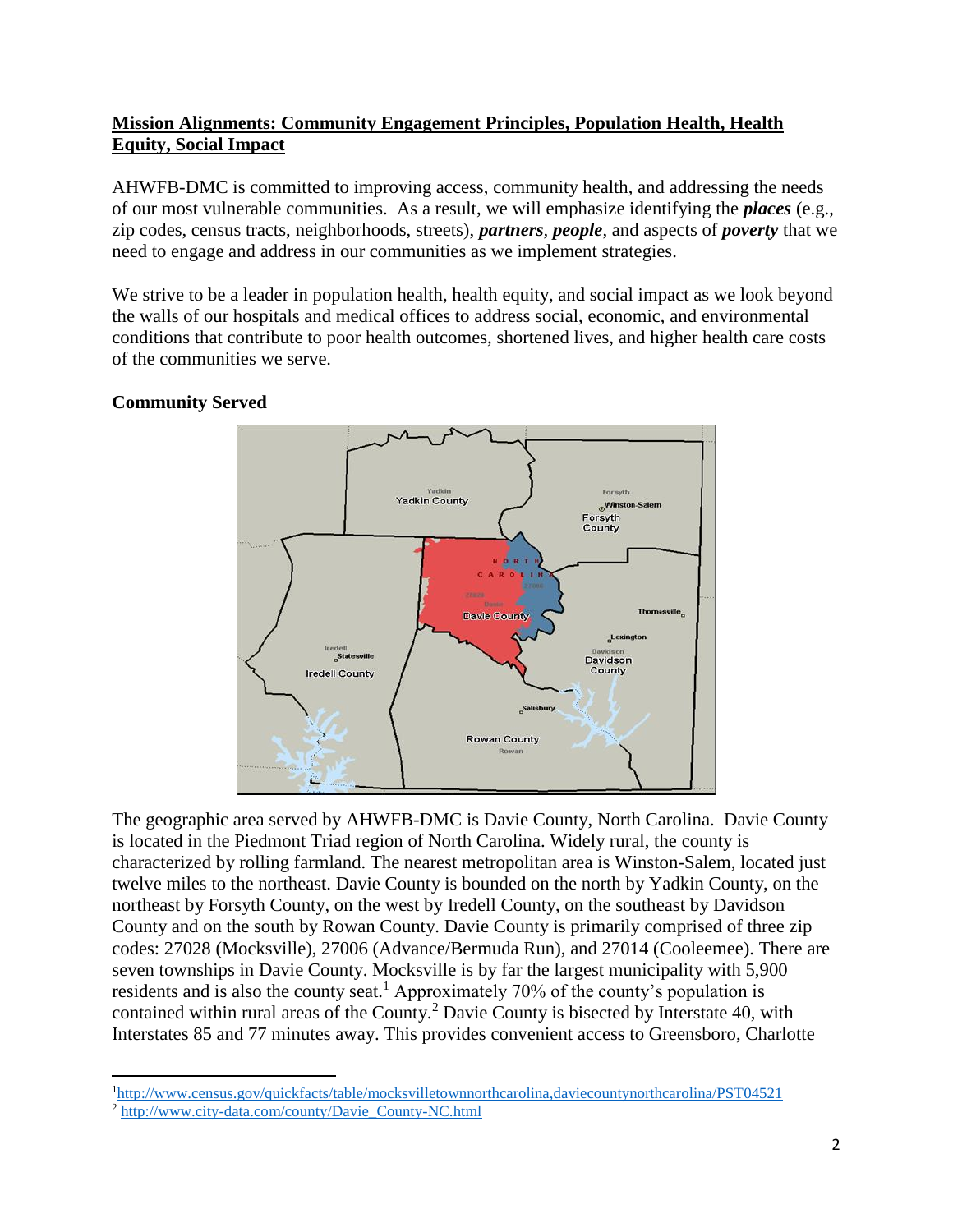and Raleigh - just 34, 40, and 98 miles away, respectively. Approximately 53% of working Davie County residents travel outside the county to their employer on a daily basis.<sup>3</sup>

Davie County covers approximately 265 square miles and has a population of approximately 42,800, or 162 residents per square mile. Davie County experienced population growth approximating 3.9% annually between 2010 to 2019.<sup>4</sup> Approximately 51% of Davie County's population is female. The majority of the County's population is white (84%) with Hispanic or Latino representing 7.3%, and Black or African Americans representing 6.5% of the population. 42% of Davie County's population is between the ages of 20 to 54 years and 35% is over the age of 55. Roughly 88% of the population is a high school graduate or higher with 24% of the population earning a bachelor's degree or higher. Most of the County's residents work in private industry. The median household income in Davie County between the years of 2015 - 2019 was \$60,434 with approximately 10.9% at or below the poverty level.<sup>4</sup>

According to North Carolina State Center for Health Statistics, the leading causes of death in Davie County for 2019 were cancer and heart disease. Davie County, like many counties across North Carolina, is seeing the impact of the opioid epidemic. The need is blatant and has led to action. Through various programs that align with the North Carolina Opioid Action Plan 2.0, Davie County is working to comprehensively address opioid use within the County.<sup>5</sup> Tobacco and vaping use have been identified as an emerging issue within youth by Davie County. Davie County Schools nurses track vaping and tobacco-specific referrals, and all discipline referrals. Mental health has also been identified as an emerging issue within Davie County Schools. Of the health counseling sessions conducted each year, depression and substance use occur most frequently. <sup>5</sup>

### **2022-2024 Community Health Needs Assessment**

During 2021, AHWFB-DMC conducted a Community Health Needs Assessment ("CHNA") for calendar years 2022-2024 to identify the health needs of Davie County. The CHNA process involved the collection of primary data from community surveys and interviews. In addition, secondary data sources were examined that included state level data (e.g., North Carolina State Center for Health Statistics, Healthy North Carolina 2030), county level data (e.g., State of the County Health (SOTCH) Reports from health departments), and community level data (e.g., neighborhood initiatives, community organizations). The process to identify priority health needs and to locate primary and secondary data sources involved close collaboration with partners, particularly the Davie County Health Department. In determining our criteria for priority health needs selection, the highest weights were placed on the health disparities associated with the need, the burden of the health need, the feasibility of possible interventions, and the importance the community placed on addressing the need. Upon completion of the CHNA, results of the assessment were shared with leaders at AHWFB-DMC and other key contributors for input.

The following CHNA priorities were identified and approved by the Board of Directors on November 30, 2021 for the 2022-2024 CHNA cycle:

 $\overline{\phantom{a}}$ <sup>3</sup> <https://accessnc.nccommerce.com/DemoGraphicsReports/pdfs/countyProfile/NC/37059.pdf>

<sup>4</sup> <https://www.census.gov/quickfacts/fact/table/daviecountynorthcarolina,US/PST045217>

<sup>5</sup> https://www.co.davidson.nc.us/DocumentCenter/View/3746/2019-State-of-the-County-Health-Report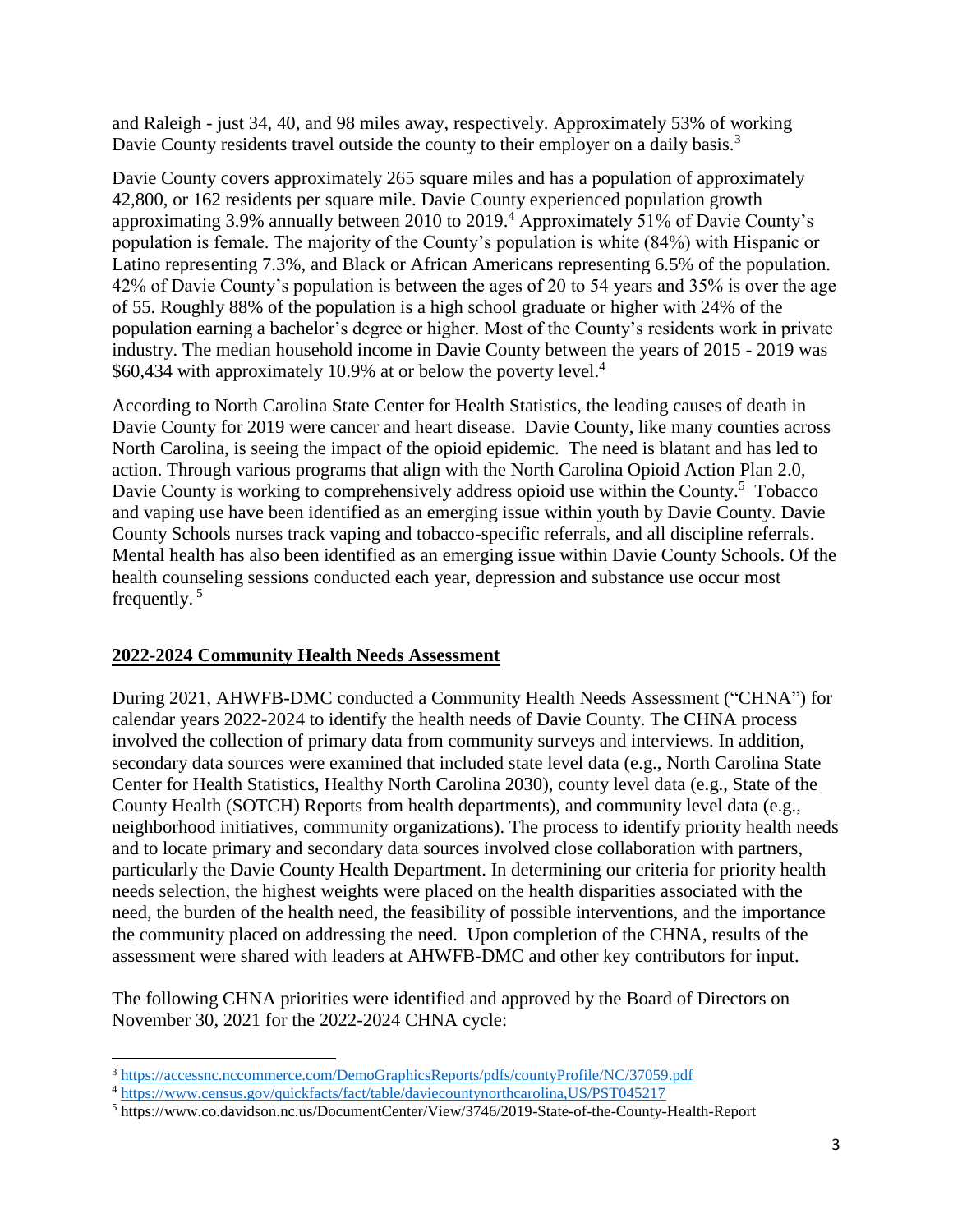- 1. **Access to Care**: with a focus on special populations who do not have access to consistent and reliable transportation, drug use and drug prevention education, mental health services, and access to affordable care
- 2. **Social Impact and Injustice**: with a focus on addressing poverty especially the issue of community members not being able to afford necessities including health care and safe/healthy housing
- 3. **Chronic and Emerging Diseases**: with a focus on supporting chronic disease management related to cancer and heart disease

The 2022-2024 CHNA process found that social impact and injustice was identified by the community as a significant health priority that greatly influences the health of the community, particularly its most vulnerable and underserved populations and individuals. The distribution of behaviors and health outcomes consistently follows social and economic patterns. Furthermore, some barriers to accessing care continue to prevent current programs and initiatives from reaching the populations in need. These challenges present important opportunities for the future. As we move forward as an integrated community of healthcare, social services and community leadership, we can leverage community assets and access to resources from the Atrium Health enterprise to improve the health of residents in Davie County.

AHWFB-DMC acknowledges the importance of all health needs in the Davie County community, even though the hospital's resources and assets were best aligned to focus on the prioritized health needs addressed above. Community needs that were identified but not prioritized for the 2022-2024 CHNA are as follows:

- Dementia care
- Dental services
- Family violence support
- Foster care
- Tobacco use and vaping
- Safe sidewalks for increased physical activity
- Motor vehicle accidents

AHWFB-DMC leadership will continue to partner with community-based and non-profit organizations, public health and other governmental agencies, and the broader community to help address these health needs.

### **2022-2024 Community Health Needs Assessment Implementation Strategy Development**

This accompanying document to AHWFB-DMC's 2022-2024 CHNA outlines strategies designed to improve health through hospital programming and support for external community initiatives led by community coalitions and organizations. The list of outlined strategies will describe planned actions to address the community health needs that were identified through its CHNA process. In addition, hospital leaders will use this document to communicate the goals,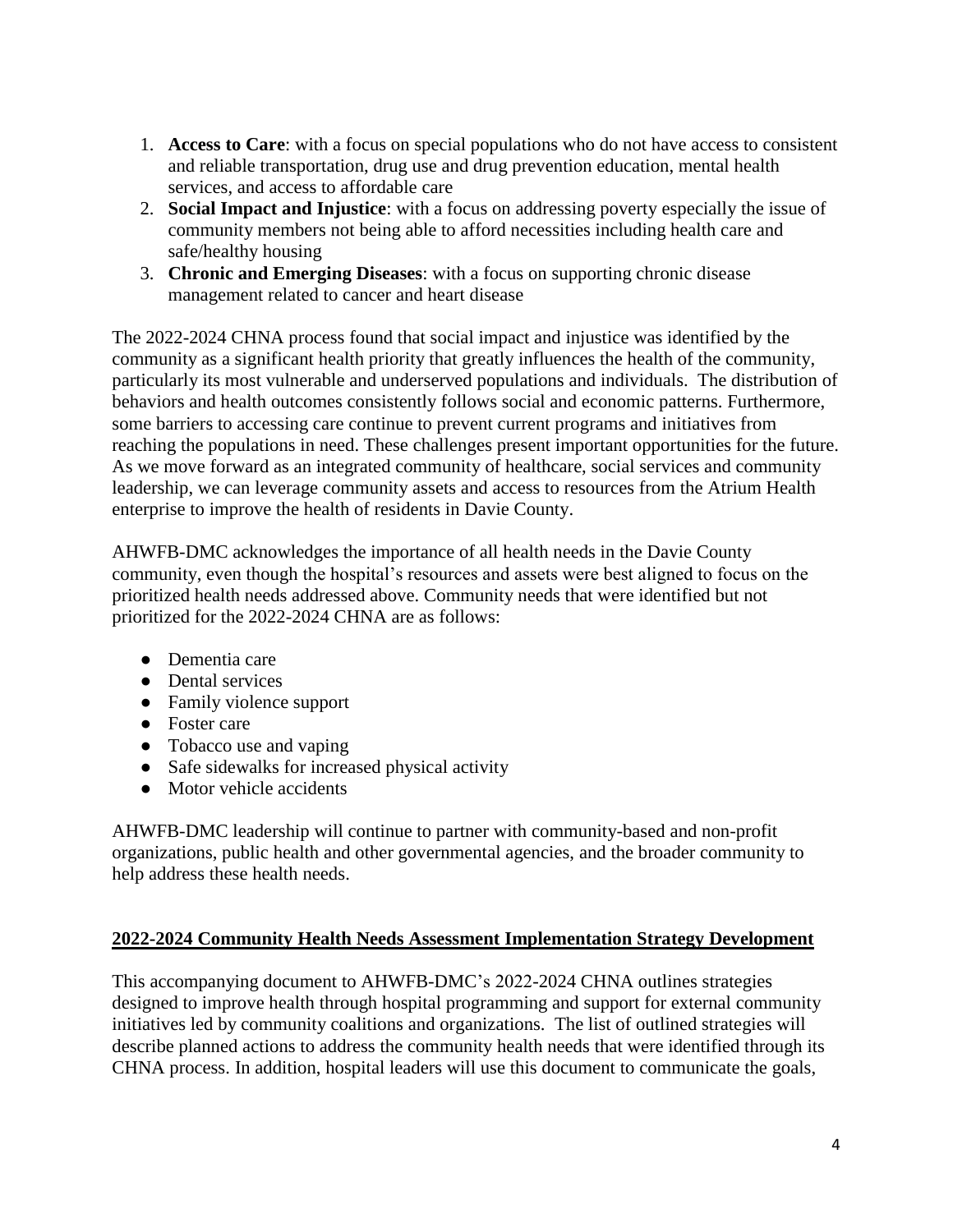objectives and approaches that AHWFB-DMC will undertake to address community needs over the next three years, as well as help the community understand its role in addressing those needs.

The current set of strategies and related resources were identified by reviewing the AHWFB's Social Impact Inventory, the AHWFB-DMC's Program Inventory, the previous strategies outlined in the 2020-2022 CHNA Implementation Strategy, and other sources of information identified by the CHNA team leads. Additional existing programming and resources were identified through conversations with hospital and community leaders who have leadership responsibilities in addressing the priority health needs in Davie County. These existing strategies were evaluated to determine if the hospital could build upon community assets, refocus the existing program to meet prioritized health needs, and reallocate internal resources for the strategies.

After identifying existing strategies & programming that would continue to meet the priority needs of the current CHNA cycle, attention then focused on identifying new strategies that would allow the hospital to:

- be consistent with the hospital's organizational strengths and community capabilities
- assess availability of hospital and/or community resources to carry out the strategy.
- achieve short-term and long-term results
- **identify barriers that might exist**
- **•** create partnerships and generate community support

In developing new strategies, AHWFB-DMC initially reflected on how it might effectively lead, compared to being a supportive partner for, other organizations designed to achieve collective impact. Additionally, the three levels of prevention were considered during the development process: 1) Primary prevention – preventing disease from occurring, 2) Secondary prevention – finding and treating the disease early, and 3) Tertiary prevention – targeting people with symptoms and making them healthy again. Multiple factors were considered that impact health, including individual behavior, community/social supports, and government health policies. Finally, the following evidence-based interventions were investigated:

- **Community Health Improvement Navigator, CDC** [\(http://www.cdc.gov/chinav/database/index.html\)](http://www.cdc.gov/chinav/database/index.html)
- Evidence-based Practice Centers, AHRQ [\(http://www.ahrq.gov/clinic/epc/\)](http://www.ahrq.gov/clinic/epc/)
- Guide to Community Preventive Services, CDC [\(www.thecommunityguide.org\)](http://www.thecommunityguide.org/)
- The Cochrane Collaboration [\(http://www.cochrane.org/\)](http://www.cochrane.org/)
- County Health Rankings and Roadmaps [\(www.countyhealthrankings.org/\)](http://www.countyhealthrankings.org/)
- Healthy People interventions and resources [\(www.healthypeople.gov\)](http://www.healthypeople.gov/)
- Healthy North Carolina 2030: [https://nciom.org/wp-content/uploads/2020/01/HNC-](https://nciom.org/wp-content/uploads/2020/01/HNC-REPORT-FINAL-Spread2.pdf)[REPORT-FINAL-Spread2.pdf](https://nciom.org/wp-content/uploads/2020/01/HNC-REPORT-FINAL-Spread2.pdf)
- Healthy Communities Institute [\(www.healthycommunitiesinstitute.com\)](http://www.healthycommunitiesinstitute.com/)
- National Resource for Evidence-based Programs and Practices, SAMHSA, US DHHS [\(www.nrepp.samhsa.gov\)](http://www.nrepp.samhsa.gov/)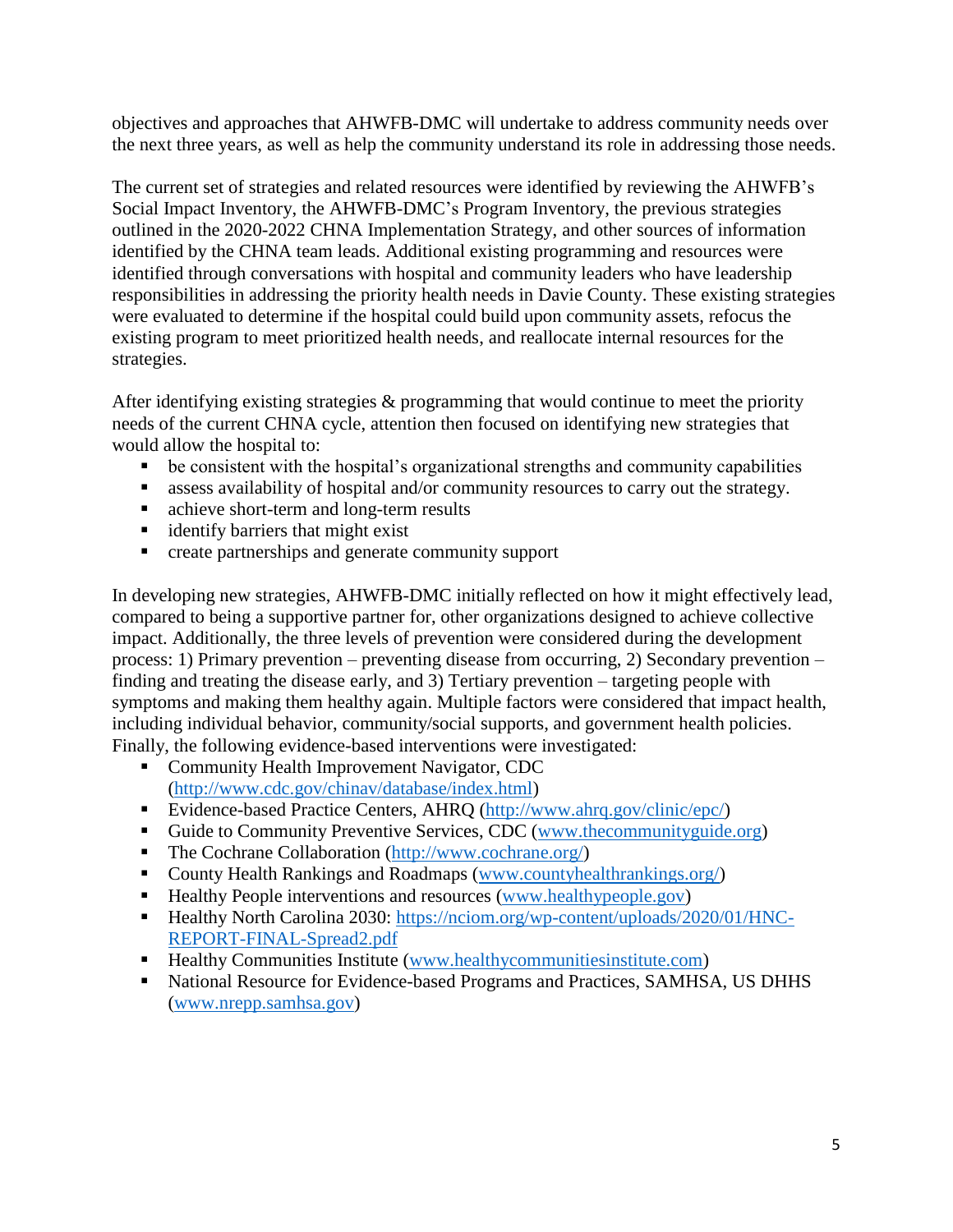### **2022-2024 Community Health Needs Assessment Implementation Strategy Action Plan**

AHWFB-DMC addressed each of the community health needs prioritized in the 2022-2024 CHNA when developing its implementation strategy action plan. Specific implementation strategies for each prioritized health need are included below. Over the next three years, additional strategies may be added to this action plan as opportunities arise from the identification of new health trends, health system resources, and community resources and partnerships.

| Goal                                                                                                                                                                                                                                                                               | <b>Strategies</b>                                                                                                                                                                                                                                                                                                                                                                                                                                                                                                                      | <b>Metrics</b>                                                                                                                                                                                                                                                                                                                                                                                           | <b>Potential Partners or</b><br><b>External Organizations</b>                                                                                                                                                                                                                  |
|------------------------------------------------------------------------------------------------------------------------------------------------------------------------------------------------------------------------------------------------------------------------------------|----------------------------------------------------------------------------------------------------------------------------------------------------------------------------------------------------------------------------------------------------------------------------------------------------------------------------------------------------------------------------------------------------------------------------------------------------------------------------------------------------------------------------------------|----------------------------------------------------------------------------------------------------------------------------------------------------------------------------------------------------------------------------------------------------------------------------------------------------------------------------------------------------------------------------------------------------------|--------------------------------------------------------------------------------------------------------------------------------------------------------------------------------------------------------------------------------------------------------------------------------|
| Improve access to<br>care with a focus on<br>1.) special<br>populations who do<br>not have access to<br>consistent and<br>reliable<br>transportation,<br>2.) drug use and drug<br>prevention education,<br>3.) mental health<br>services, and<br>4.) access to<br>affordable care. | <b>Strategy 1:</b> Utilize traditional and<br>non-traditional forms of<br>transportation to assist in alleviating<br>access barriers<br>Utilize available<br>1.<br>transportation opportunities<br>to mitigate barriers to<br>healthcare access in Davie<br>County<br>Decrease appointment<br>2.<br>cancellations by increasing<br>awareness of transportation<br>options during patient<br>scheduling, intake/outtake,<br>appointments<br>3.<br>Increase awareness of<br>community transportation<br>resources at community<br>events | Count and dollar amount of<br>1.<br>direct patient assistance for<br>transportation costs<br>Number of patients utilizing<br>2.<br>transportation options due to<br>new process during<br>(scheduling?<br>Intake/outtake?)<br>3. Number of Davie County<br>residents made aware of<br>transportation resources at<br>community events                                                                    | FaithHealth volunteers<br>$\bullet$<br>"Last Mile" ministry<br>$\bullet$<br>Mocksville circulator route<br>$\bullet$<br>and YVEDDI<br><b>Surge Transportation</b><br>$\bullet$                                                                                                 |
|                                                                                                                                                                                                                                                                                    | <b>Strategy 2: Provide drug use and</b><br>drug prevention education and drug<br>take back resources<br>1. Increase community<br>awareness of drug take back<br>locations<br>Increase community<br>2.<br>awareness of substance<br>misuse through education                                                                                                                                                                                                                                                                            | A. Number of residents<br>1.<br>educated on MedSafe (drug<br>take back program) at<br>community events and/or<br>through social media. B.<br>number of residents<br>utilizing MedSafe<br>A. Number of recipients of<br>2.<br>information handed out at<br>community events and<br>partnering offices, B.<br>Number of community<br>events where hospital<br>provided education on drug<br>use/prevention | Davie County Health<br>$\bullet$<br>Department<br><b>CareNet Counseling</b><br>$\bullet$<br><b>Evexia Counseling</b><br>$\bullet$<br>(Cooleemee location)<br>Davie County Chamber of<br>$\bullet$<br>Commerce<br>Davie County United Way<br>$\bullet$<br>The Bridge @ 197 Main |

# **PRIORITIZED HEALTH NEED: ACCESS TO CARE**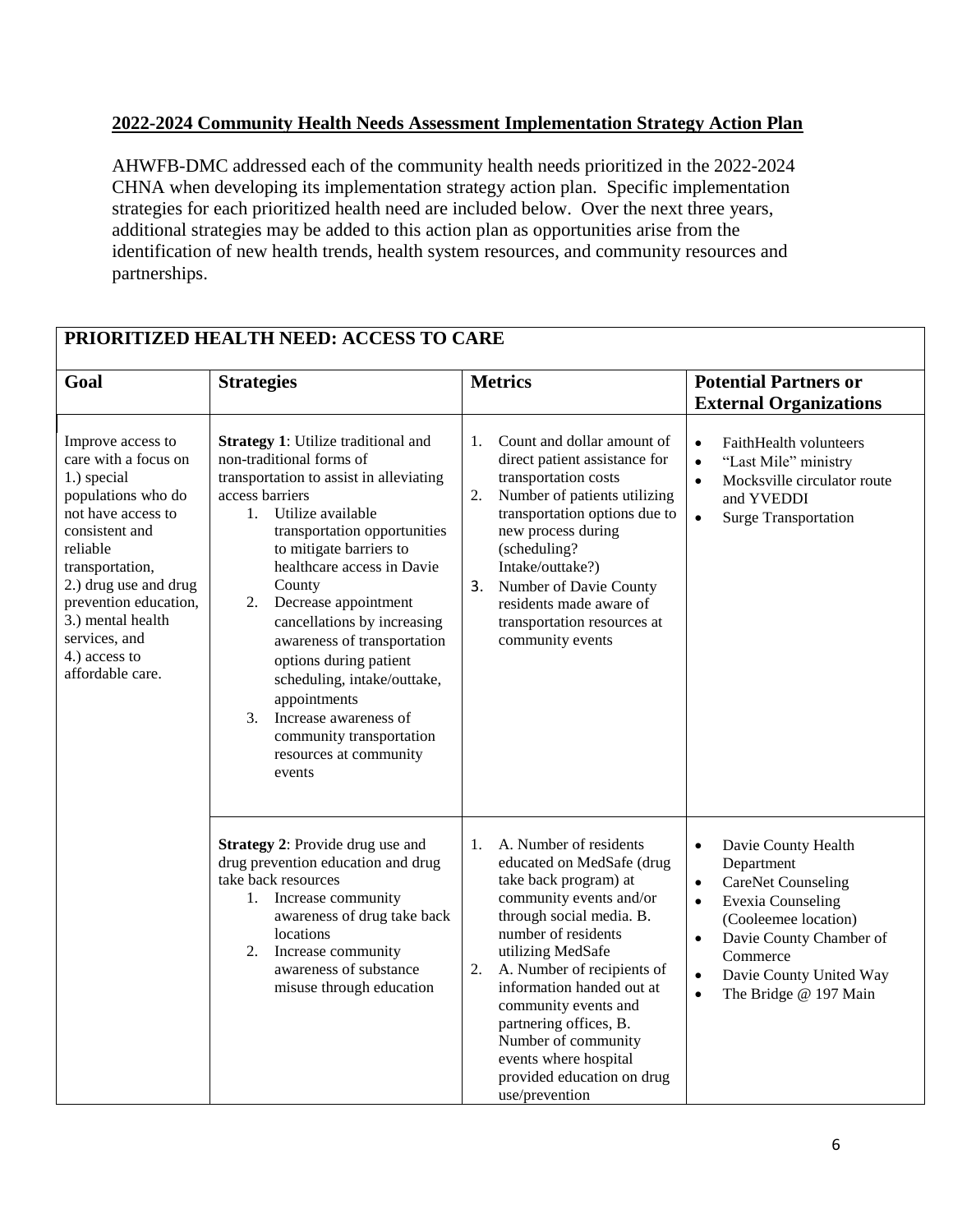|  | <b>Strategy 3:</b> Engage in efforts to<br>destigmatize mental health,<br>encourage utilization of mental<br>health resources, and promote<br>resiliency within the community<br>1. Increase awareness of                                                                                                                                     | Number of individuals<br>$\mathbf{1}$ .<br>trained in at least two<br>community organizations<br>that are on the front lines<br>with vulnerable populations<br>Number of residents<br>2. | <b>CareNet Counseling</b><br>$\bullet$<br><b>Evexia Counseling</b><br>Daymark Human Services<br>$\bullet$<br>FaithHealth<br>$\bullet$<br>A Storehouse for Jesus<br>Partners LME/MCO<br>$\bullet$         |
|--|-----------------------------------------------------------------------------------------------------------------------------------------------------------------------------------------------------------------------------------------------------------------------------------------------------------------------------------------------|------------------------------------------------------------------------------------------------------------------------------------------------------------------------------------------|----------------------------------------------------------------------------------------------------------------------------------------------------------------------------------------------------------|
|  | emotional regulation and<br>resiliency<br>Promote local counseling<br>2.<br>services available to Davie<br>County residents through<br>two community education<br>events<br>Utilize peer support<br>3.<br>specialists or community<br>health workers to identify<br>barriers to support and<br>encourage opportunities to<br>engage community | educated through<br>community education events<br>Number of residents<br>3.<br>supported by peer support<br>specials or community<br>health workers                                      |                                                                                                                                                                                                          |
|  | <b>Strategy 4:</b> Increase access to<br>affordable care<br>1. Expand FaithHealth<br>footprint and connectors'<br>caseloads by 10% to<br>accompany vulnerable<br>community members in<br>navigating public health<br>resources                                                                                                                | A. Number of individuals<br>1.<br>served, B. numerical<br>increase in FH Connector<br>caseloads in Davie County                                                                          | FaithHealth<br>$\bullet$<br>A Storehouse for Jesus<br>$\bullet$<br><b>CareNet Counseling</b><br>Davie County Health<br>$\bullet$<br>Department<br>Heart of a Champion program<br>through sports medicine |

| Goal                                                                                                                                                                                                                             | PRIORITIZED HEALTH NEED: SOCIAL IMPACT AND INJUSTICE<br><b>Strategies</b>                                                                                                                                                                                                                                                                                                                                                                                         | <b>Metrics</b>                                                                                                                                                                                                                                                                               | <b>Potential Partners or</b><br><b>External Organizations</b>                                                                                                                                                   |
|----------------------------------------------------------------------------------------------------------------------------------------------------------------------------------------------------------------------------------|-------------------------------------------------------------------------------------------------------------------------------------------------------------------------------------------------------------------------------------------------------------------------------------------------------------------------------------------------------------------------------------------------------------------------------------------------------------------|----------------------------------------------------------------------------------------------------------------------------------------------------------------------------------------------------------------------------------------------------------------------------------------------|-----------------------------------------------------------------------------------------------------------------------------------------------------------------------------------------------------------------|
| Address social impact<br>and injustice with a<br>focus on addressing<br>poverty, especially the<br>issue of community<br>members not being able<br>to afford necessities<br>including health care<br>and safe/healthy<br>housing | <b>Strategy 1:</b> Identify food-insecure<br>community members and offer<br>connection to community resources<br>Increase awareness of food<br>$1_{-}$<br>pantries in Davie County &<br>promotion of Aunt Bertha as a<br>resource hub<br>Educate front line workers<br>2.<br>about community resources to<br>decrease access barriers to<br>healthy foods<br>Automate community resource<br>3.<br>referrals through screening of<br>emergency department patients | Number of community<br>1.<br>members educated/served<br>Number of referrals to<br>2.<br>community resources by front-<br>line workers on patient behalf<br>Number and year over year<br>2.<br>percentage increase of ED<br>patients referred to community<br>resources for food insecurities | FaithHealth<br>$\bullet$<br>A Storehouse for Jesus<br>$\bullet$<br>Episcopal Church of the<br>$\bullet$<br>Ascension<br>The Bridge @ 197 Main<br>$\bullet$<br>Davie High School<br>$\bullet$<br>Hunger fighters |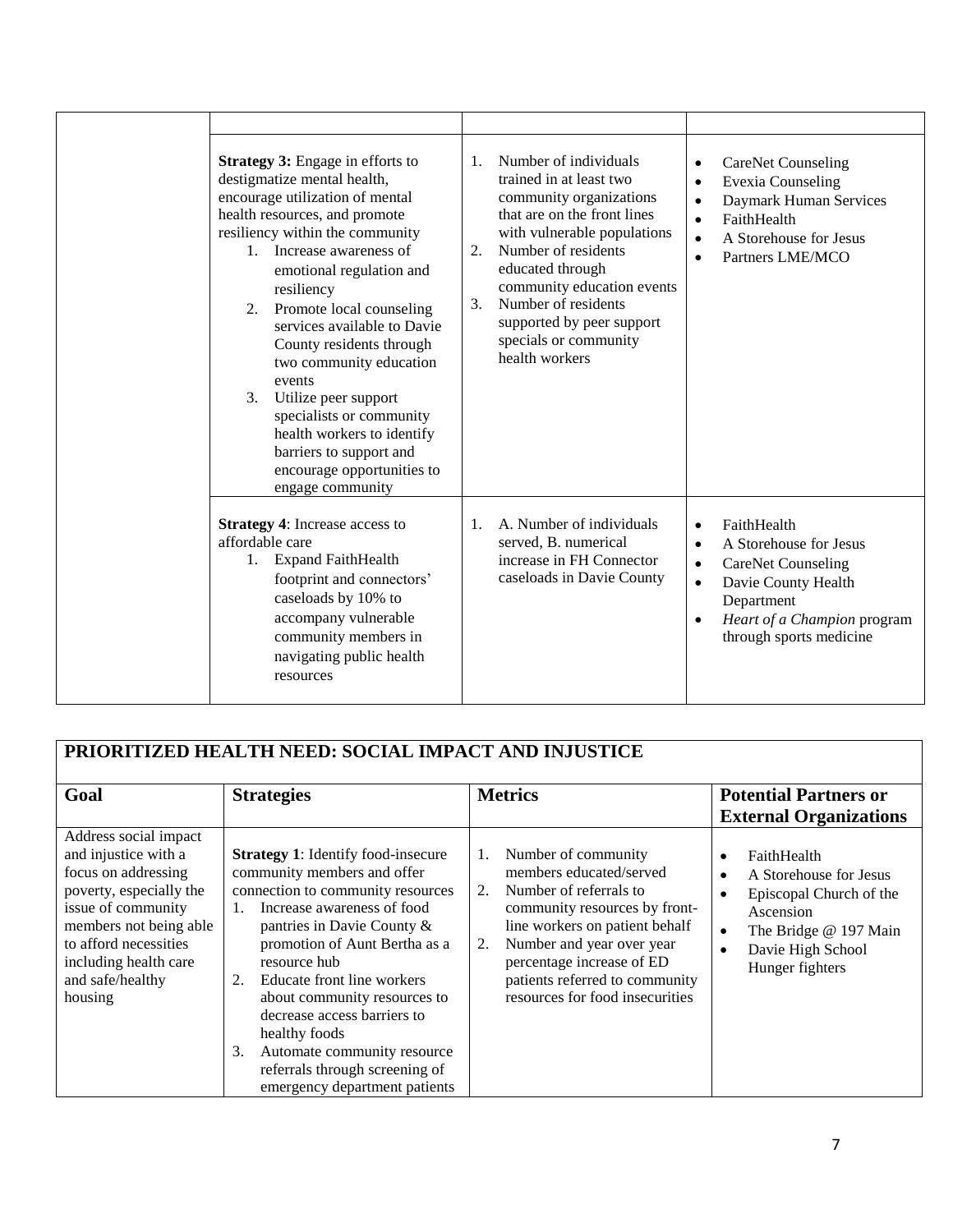| to decrease impact of food<br>insecurity<br><b>Strategy 2:</b> Identify housing<br>insecurity and offer connection to<br>community resources<br>Provide referrals to housing<br>1.<br>agencies within Davie County<br>& promotion of Aunt Bertha as<br>a resource hub<br>Educate front line workers<br>2.<br>about community resources to<br>decrease access barriers to<br>safe/healthy housing | Number of individuals served<br>Number of referrals to<br>2.<br>community resources by front-<br>line workers on patient behalf | FaithHealth<br>$\bullet$<br>Family Promise of Davie<br>$\bullet$<br>County<br>Hope Homes<br>$\bullet$<br><b>Habitat for Humanity</b><br>$\bullet$ |
|--------------------------------------------------------------------------------------------------------------------------------------------------------------------------------------------------------------------------------------------------------------------------------------------------------------------------------------------------------------------------------------------------|---------------------------------------------------------------------------------------------------------------------------------|---------------------------------------------------------------------------------------------------------------------------------------------------|
|--------------------------------------------------------------------------------------------------------------------------------------------------------------------------------------------------------------------------------------------------------------------------------------------------------------------------------------------------------------------------------------------------|---------------------------------------------------------------------------------------------------------------------------------|---------------------------------------------------------------------------------------------------------------------------------------------------|

| PRIORITIZED HEALTH NEED: CHRONIC AND EMERGING DISEASES                                                                                         |                                                                                                                                                                                                                                                                                                                                                                                                                                                                                                                                                                                                                    |                                                                                                                                                                                                                                   |                                                                                      |  |
|------------------------------------------------------------------------------------------------------------------------------------------------|--------------------------------------------------------------------------------------------------------------------------------------------------------------------------------------------------------------------------------------------------------------------------------------------------------------------------------------------------------------------------------------------------------------------------------------------------------------------------------------------------------------------------------------------------------------------------------------------------------------------|-----------------------------------------------------------------------------------------------------------------------------------------------------------------------------------------------------------------------------------|--------------------------------------------------------------------------------------|--|
| Goal                                                                                                                                           | <b>Strategies</b>                                                                                                                                                                                                                                                                                                                                                                                                                                                                                                                                                                                                  | <b>Metrics</b>                                                                                                                                                                                                                    | <b>Potential Partners or</b><br><b>External Organizations</b>                        |  |
| Address chronic and<br>emerging diseases with a<br>focus on supporting<br>chronic disease<br>management related to<br>cancer and heart disease | <b>Strategy 1:</b> Positively impact the<br>survival rate of cancer patients<br>through prevention education and<br>early detection.<br>Increase after hours and<br>1.<br>weekend screening availability<br>by offering services for 12<br>hours one day per week and<br>one four-hour session on<br>Saturdays to accommodate<br>those who cannot afford to miss<br>work.<br>Increase tobacco cessation<br>2.<br>awareness and program<br>opportunities in Davie County<br>by offering annual educational<br>opportunities and promoting<br>Davie County Health<br><b>Department Smoking Cessation</b><br>Program. | Number of patients served<br>1.<br>during service hour<br>expansion<br>A. Number of individuals<br>2.<br>educated at two educational<br>offerings & B. Number of<br>referrals to Davie County<br><b>Smoking Cessation Program</b> | The Bridge @ 197 Main<br>$\bullet$<br>Davie County Health<br>$\bullet$<br>Department |  |